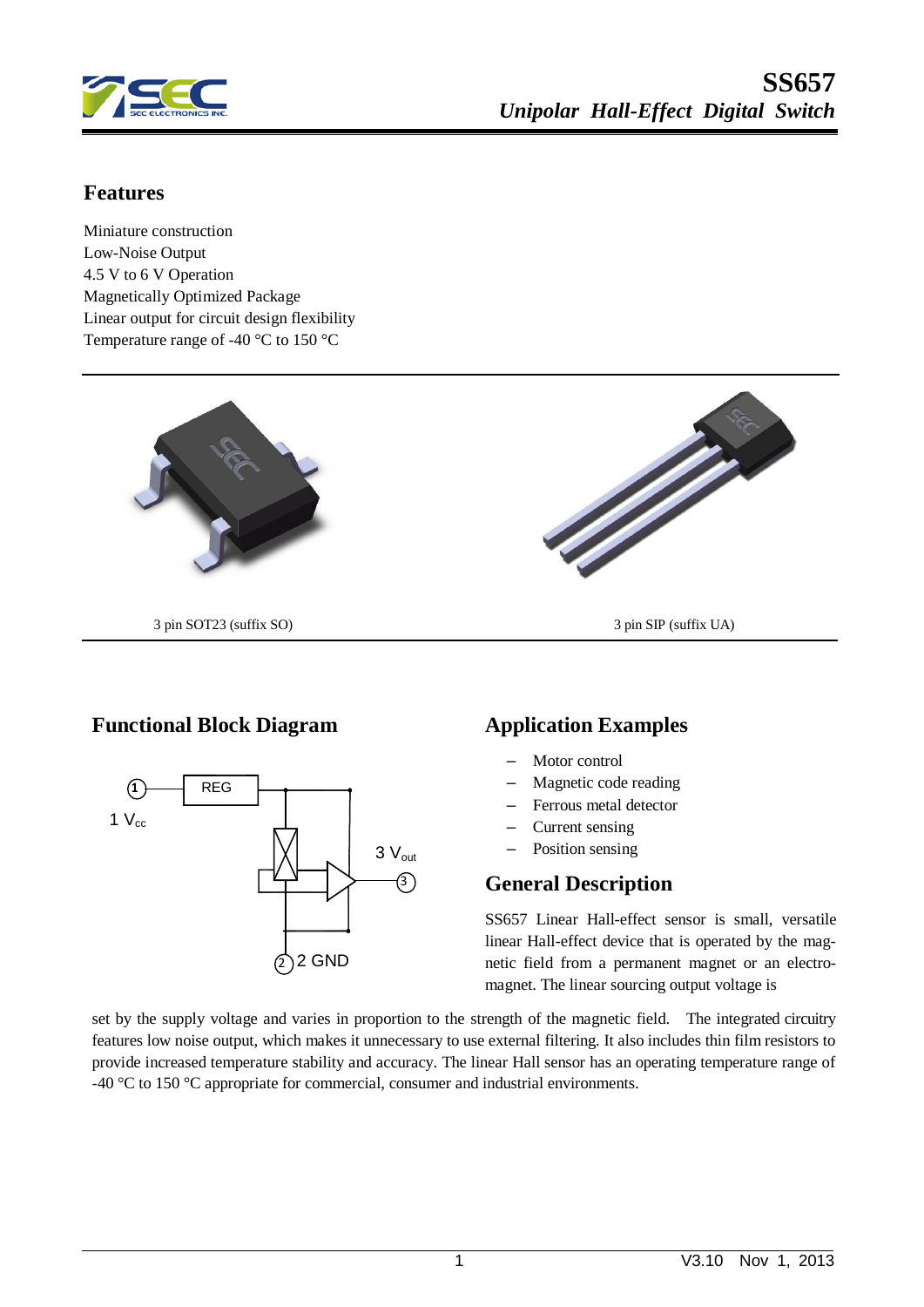

# **Glossary of Terms**

| MilliTesla (mT), Gauss<br><b>RoHS</b> | Units of magnetic flux density: $1mT = 10$ Gauss<br><b>Restriction of Hazardous Substances</b>                                                                                          |
|---------------------------------------|-----------------------------------------------------------------------------------------------------------------------------------------------------------------------------------------|
| Operating Point $(B_{OP})$            | Magnetic flux density applied on the branded side of the package which turns the<br>output                                                                                              |
| Release Point $(B_{RP})$              | driver ON ( $V_{\text{OUT}} = V_{\text{DSon}}$ )<br>Magnetic flux density applied on the branded side of the package which turns the<br>output<br>driver OFF ( $V_{\text{OUT}}$ = high) |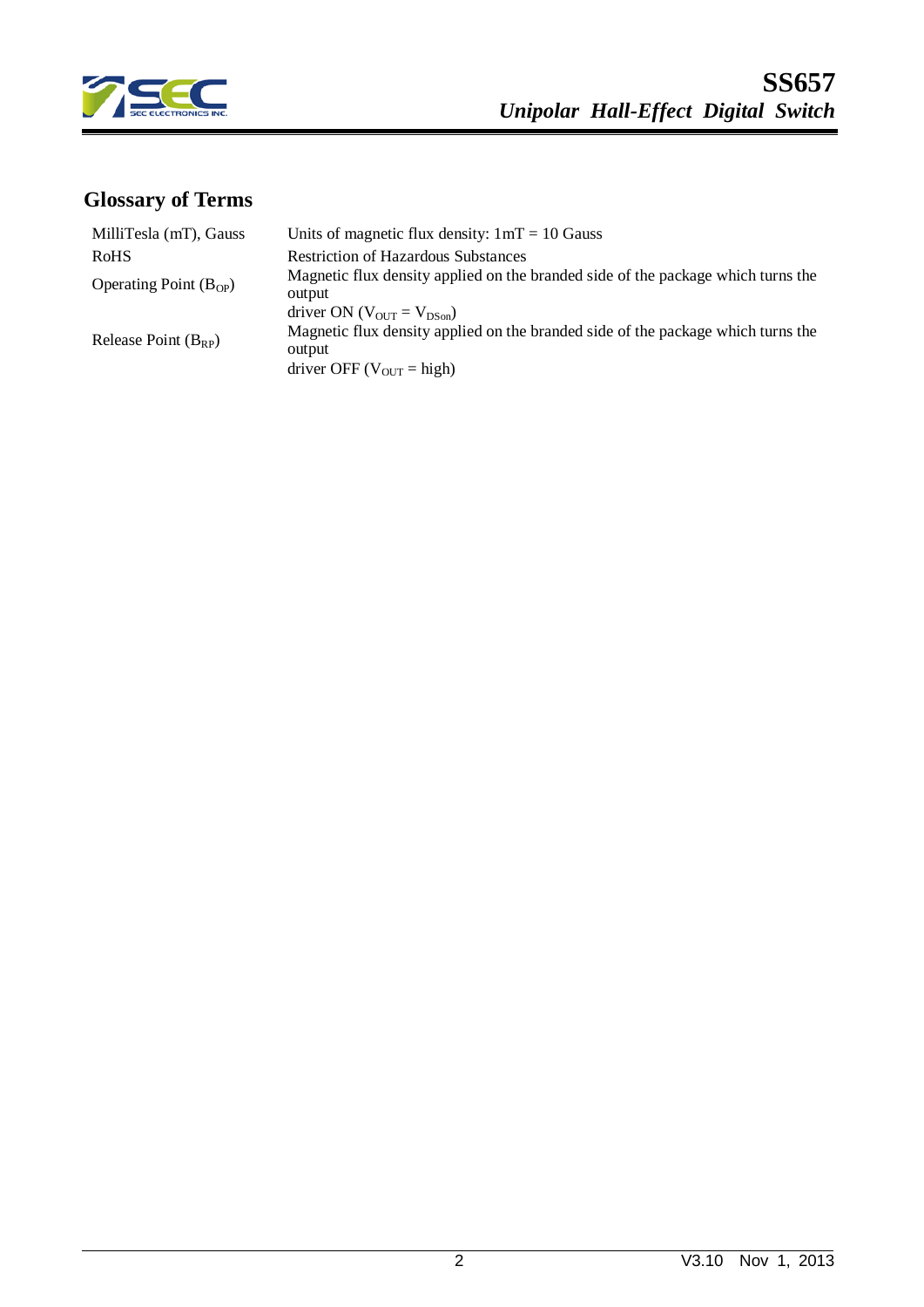

# **Pin Definitions and Descriptions**



| <b>SOT Pin No</b> | Name       | <b>Status</b> | <b>Description</b> |
|-------------------|------------|---------------|--------------------|
|                   | VDD        |               | Power Supply       |
|                   | <b>OUT</b> |               | IC Ground          |
|                   | GND        |               | Output             |

# **Absolute Maximum Ratings**

| <b>Parameter</b>                   | <b>Symbol</b> | Value        | <b>Units</b> |
|------------------------------------|---------------|--------------|--------------|
| Supply Voltage(operating)          | $V_{CC}$      | 8.0          |              |
| <b>Output Current</b>              | $1$ OUT       | 20           | mA           |
| <b>Operating Temperature Range</b> | $T_A$         | $-40$ to 150 | $\circ$      |
| <b>Storage Temperature Range</b>   | $\rm T_S$     | $-65$ to 150 | $^{\circ}C$  |

## **Electrical Characteristics**

DC Operating Parameters  $T_A = 25^{\circ}$ C, V<sub>CC</sub>= 5.0V

| <b>Parameter</b>         | <b>Symbol</b>          | <b>Test Conditions</b> | <b>Min</b> | <b>Typ</b> | <b>Max</b> | <b>Units</b> |
|--------------------------|------------------------|------------------------|------------|------------|------------|--------------|
| <b>Operating Voltage</b> | $V_{CC}$               | Operating              | 3.0        |            | 6.5        | V            |
| <b>Supply Current</b>    | $_{\rm{LC}}$           | Average                |            | 4.2        | 8.0        | mA           |
| <b>Output Current</b>    | $I_{\text{OUT}}$       |                        | 1.0        | 1.5        |            | mA           |
| Response Time            | $T_{ack}$              |                        |            | 3          |            | $\mu s$      |
| Quiescent Output Voltage | $V_{O}$                | $B = 0G$               | 2.25       | 2.5        | 2.75       | V            |
| Sensitivity              | $\triangle\rm V_{OUT}$ | $T_A = 25$ °C          | 2.0        | 2.5        | 3.0        | mV/G         |
| Min Output Voltage       |                        | $B = -1500G$           |            | 0.86       |            | V            |
| Max Output Voltage       |                        | $B = 1500G$            |            | 4.21       |            | V            |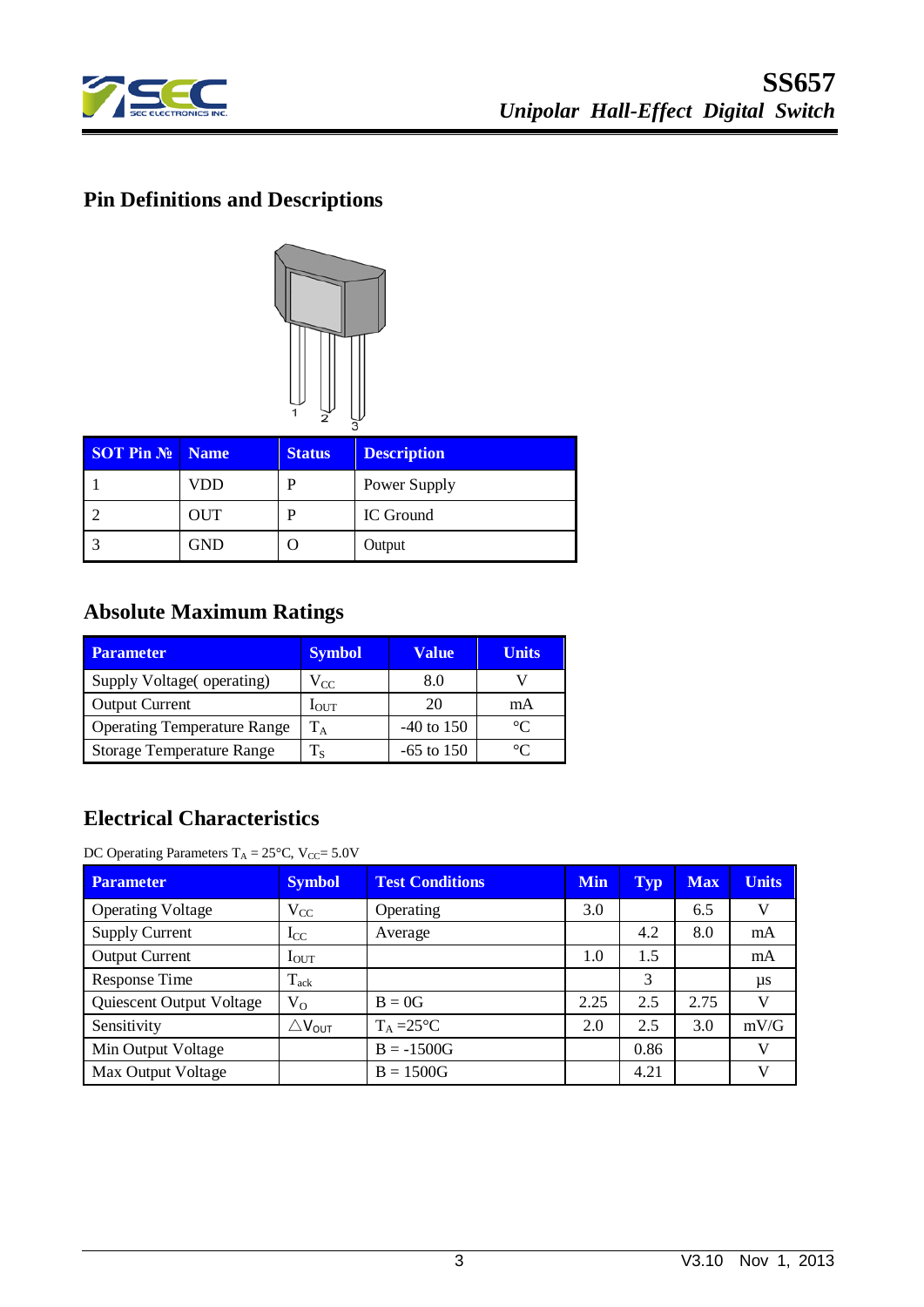

## **Performance Characteristics**

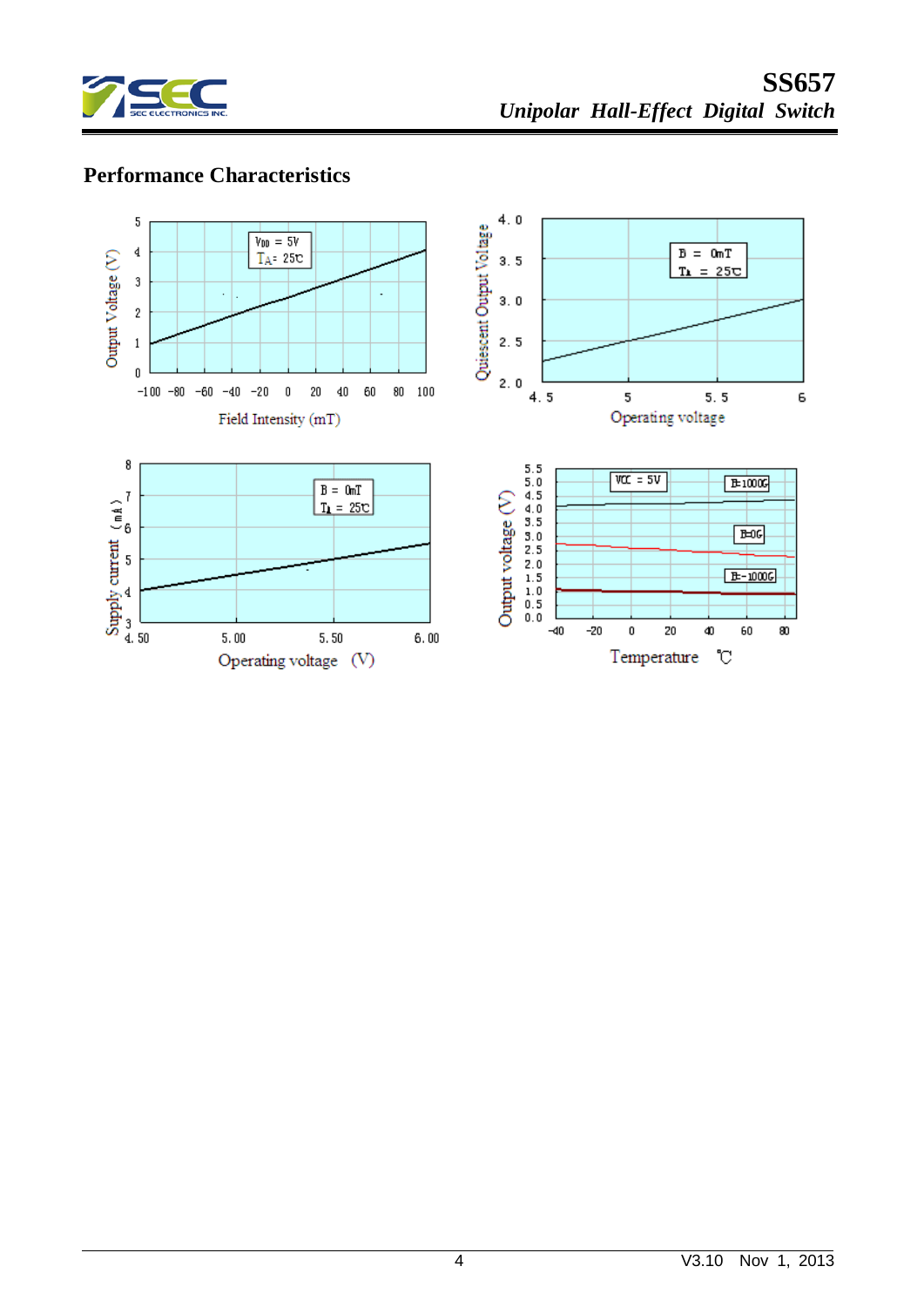

## **Package Information**

#### **Package UA, 3-Pin SIP:**